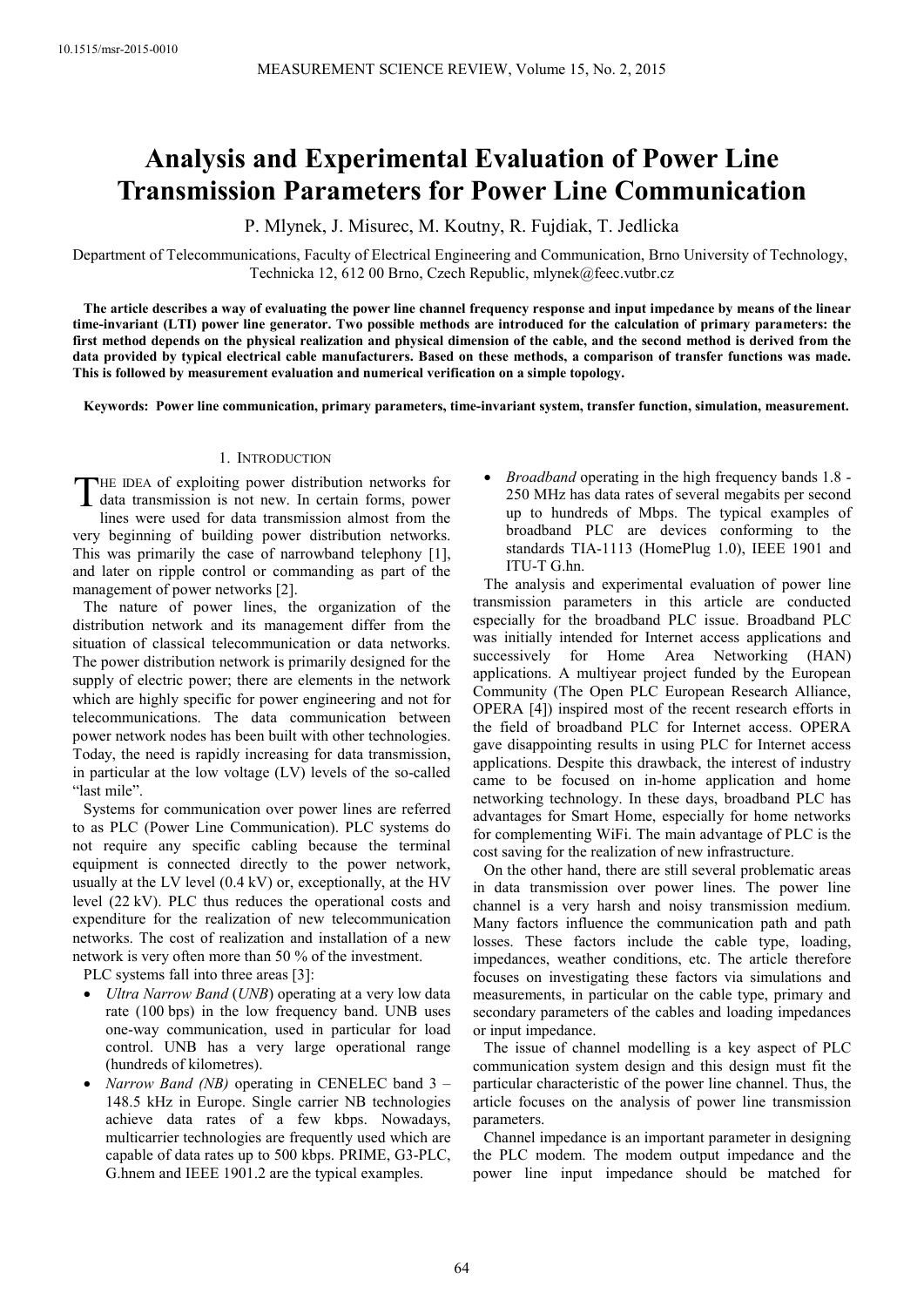maximum power transfer between the output of the PLC modem and the power line. Therefore, for an appropriate modem design, the power line impedance must be known and for that reason the input impedance, characteristic impedance, and impedance of branch termination were investigated in this article.

The main contribution of this article is that it provides a comparison of our LTI power line generator and the publicly available simulators in order to investigate parameters which significantly influence the transfer function of the power line channel. The results were also verified by measurements.

# 2. POWER LINE CHANNEL MODELLING

Among many publications in the last decade, the most promising approaches for power line channel modelling were: multipath model [5], two-port network model [6], linear periodically time-variant system [7], time-invariant system [5], and hybrid model based on combining the previous approaches [8].

When the non-linearities of appliance loads are neglected, impedance appliance loads do not vary and the noise is considered stationary, the indoor power line can be considered to be a time-invariant system (LTI). The LTI model is considered because of its simplicity and the channel is considered as a periodical series of channels.

When the non-linearities of appliances cannot be neglected, the indoor power line can be considered a linear periodically time-variant system (LPTV).

## 3. LTI POWER LINE GENERATOR

The LTI power line generator and an analysis with this generator were introduced in [9]. The LTI power line generator was extended by the option of a different calculation of primary parameters, terminal load analysis from measurements, simulations with frequencies up to 100 MHz, input impedance analysis and evaluation of limit values.

In the article, the extended LTI power line generator was used for the investigation of the influence of different approaches to primary parameter calculation on the transfer function.

## 4. PLC SIMULATORS BY OTHER AUTHORS

There already exist two PLC simulators realized in the MATLAB, namely the FTW PLC simulator [10], [11] and the Cañete PLC simulator [12].

The Cañete PLC simulator is based on the bottom-up (deterministic) model. The model is valid in the frequency band up to 30 MHz. An advantage of this simulator is that it considers the LTI and LPTV systems.

The FTW PLC simulator is based on the bottom-up frequency-domain model and a realistic description of the topology. It is an open-source simulator with a very detailed documentation.

In comparison with our LTI power line generator described in [9], the simulators by other authors provide similar configurations:

- Cable types with different cross-section  $(1.5; 2.5; 4;$ 6 and 10 mm<sup>2</sup>).
- The possibility of divided topology in a particular section.
- Possible configuration of the section length.
- Configuration of terminal impedances.
- Random and fixed topologies.
- LPTV approach [13].

The idea is to compare the FTW PLC simulator and Cañete PLC simulator with our extended LTI power line generator and carry out an analysis of the parameters which most significantly influence the power line communication and in particular the transfer function. The Cañete PLC simulator was considered only in some simulations, because it is not an open source simulator and cannot be modified for all types of simulations.

# 5. CALCULATION APPROACHES FOR PRIMARY AND SECONDARY PARAMETERS

The influence of different approaches to the calculation of primary parameters on the transfer function was also investigated.

#### *A. Primary parameters based on our model*

For modelling purposes in our LTI power line generator, the cable type is regarded as a two-conductor plus reference wire transmission line, with surrounding dielectric material of relative dielectric constant  $\varepsilon_r$  – this assumption gives the following distributed parameters [14]:

$$
R' = \sqrt{\frac{\mu_r \mu_0 f}{\pi \sigma a^2}} \left[ \frac{\frac{d}{2a}}{\sqrt{\left(\frac{d}{2a}\right)^2 - 1}} \right]
$$
(1)

$$
L_{ex} = \frac{\mu_r \mu_0}{\pi} \cosh^{-1} \left( \frac{d}{2a} \right); L_{in} = \frac{R}{2\pi f}; L' = L_{in} + L_{ex} \tag{2}
$$

$$
C' = \frac{\pi \varepsilon_r \varepsilon_0}{\cosh^{-1} \left( \frac{d}{2a} \right)}
$$
(3)

$$
G' = 2\pi f C' \tan \delta \tag{4}
$$

where  $f$  is the wave frequency,  $\sigma$  is the conductivity of material, *a* is the conductor radius, *d* is the distance between the centres of phase and neutral conductors, tan  $\delta$  is its dissipation factor,  $\varepsilon_0$  is the permittivity of vacuum,  $\mu_0$ represents free space permeability, and  $\mu_r$  is its relative magnetic permeability [14], [15].

For further simulation and analysis we consider this calculation of primary parameters as calculation no. 1.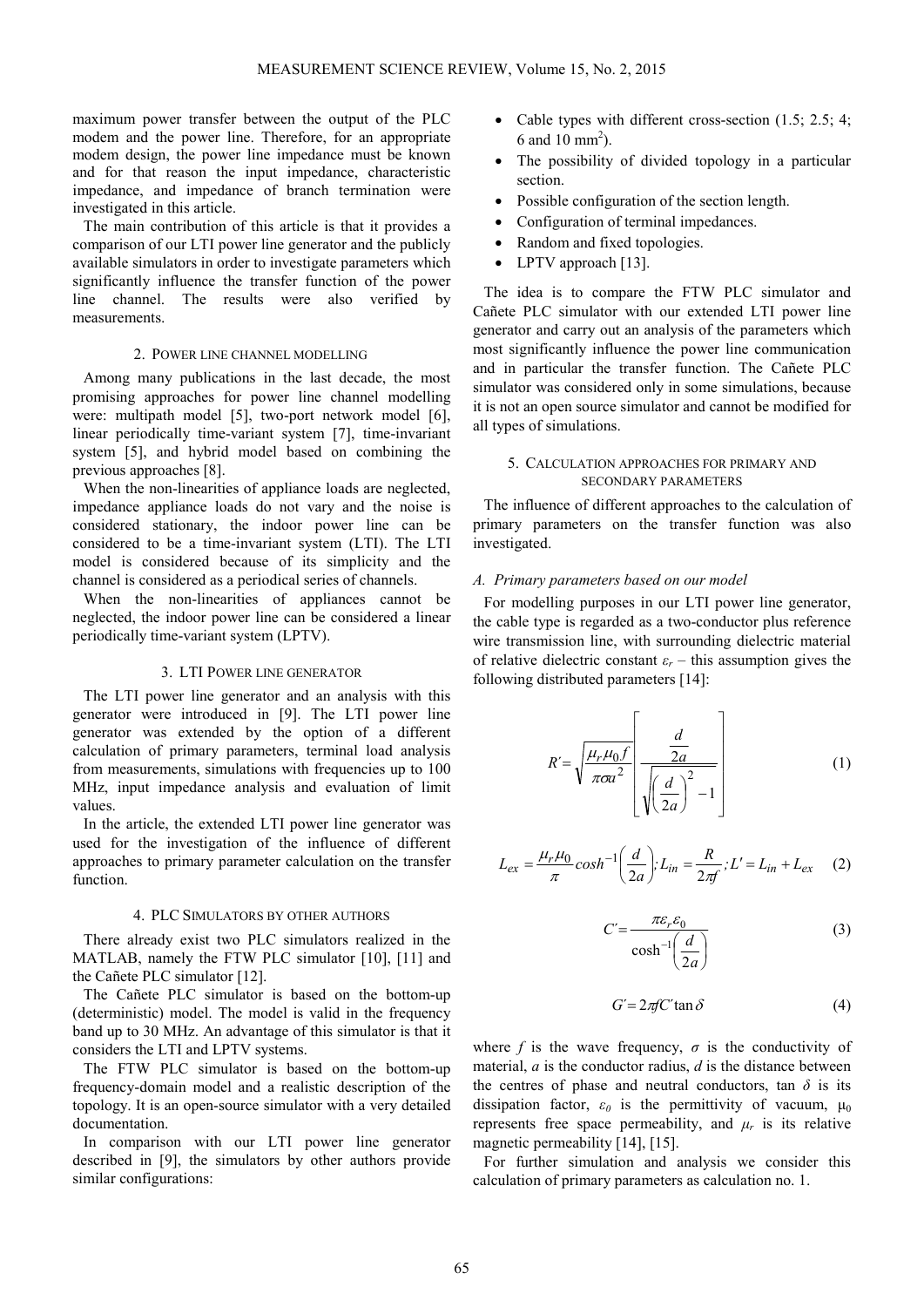#### *B. Primary parameter based on FTW*

In the FTW PLC simulator, the transmission line parameters *R', L', G',* and *C'* were derived from the data provided by typical electrical-cable manufacturers. It is possible to choose from among five cable types with crosssections from 1.5 mm up to 10 mm, but usually a cable cross-section greater than 4 mm is not used for in-home connections.

The resistance *R'* and conductance *G'* are frequencyselective and are given by:

$$
R' = R_0 \cdot 10^{-5} \cdot \sqrt{f} \tag{5}
$$

$$
G = G_0 \cdot 10^{-14} \cdot 2\pi f \tag{6}
$$

where *f* represents the frequency in [MHz]. The values *R<sup>0</sup>* and *G<sup>0</sup>* are constant for different cables depending on the size of the cross-section in mm<sup>2</sup>.

*C'* and *L'* are frequency invariant and also constant for different cables depending on the size of cross-section in mm<sup>2</sup>. The values of these primary parameters can be found in [11] or [12].

The Cañete PLC simulator furthermore takes into consideration the correction factor for conductance *G'* to overestimate cable losses [12].

For further simulation and analysis we consider this calculation of primary parameters as calculation no. 2.

## *C. Comparison of the calculations of primary parameters*

The analysis and comparison of the methods for primary parameter calculation show: *a)* the influence of the distance between the centres of phase and neutral conductors on primary parameters, *b)* the influence of frequency on primary parameters, and *c)* the influence of physical properties and material composition of the cable on primary parameters.



Fig.1. Comparison of the calculations of primary parameters.

Fig.1. shows the comparison of both approaches of the primary parameter calculation. The cable with the crosssection of  $2.5 \text{ mm}^2$  was considered. For this type of cable, the FTW PLC simulator and Cañete PLC simulator take into consideration the inductance  $L' = 0.96 \mu H/m$  and the capacitance  $C' = 17.5$  pF/m. Based on the different calculation of primary parameters, the cable of the same dimension shows different behaviour in the frequency range from 0 to 30 MHz.

Based on the primary parameters, the propagation constant *γ* and the characteristic impedance *ZC* (secondary parameters) are computed using the equation provided, for example, in [16]. Fig.2. shows the results of the comparison of secondary parameters.



Fig.2. Comparison of secondary parameters.

Based on differences in the calculation of primary parameters, the characteristic impedance is three times higher for the FTW PLC simulator. The results of the measurements, published in [9] and [17], show the value of characteristic impedance 80 – 90  $\Omega$ , which corresponded with our model. On the other hand, in [18] the value 200  $\Omega$ was introduced for characteristic impedance, which corresponded with the FTW PLC model.

The primary and secondary parameters are important input data for the power line modelling systems. It is therefore necessary to obtain accurate values, because cables which are not terminated with their characteristic impedance cause reflections and damping at some frequencies in the network. Reflections are caused by any difference in the characteristic impedance values along the line which may be generated by a variation in its dimensional parameters or by an unmatched load in the line.

#### 6. COMPARISON OF SIMULATORS AND ANALYSIS OF RESULTS

The influence of different methods for the calculation of primary parameters on the transfer function was investigated.

Based on a topology considered in the FTW PLC simulator [11] and the Cañete PLC simulator [12], the simple fixed topology with three branches shown in Fig.3. and Fig.4. was considered for a comparison and investigation of the transfer function – the power line channel frequency response.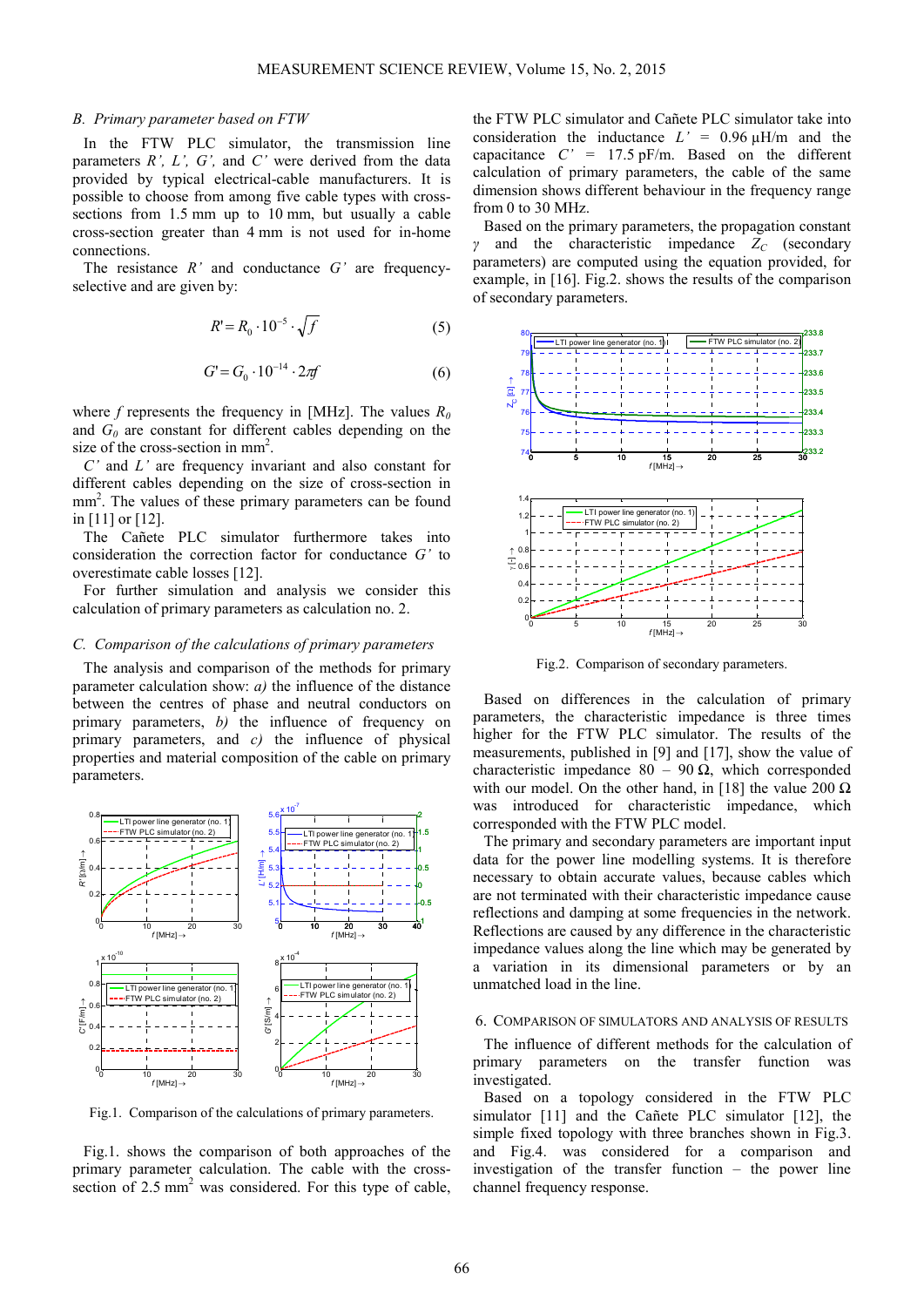

Fig.3. Proposed network topology based on Cañete topology [12].



Fig.4. Proposed network topology  $(Z_{br1} = Z_{br2} = Z_{br3} = 1000 \Omega, Z_S = Z_L = 100 \Omega).$ 

## *A. Transfer function calculations*

The transfer function of the power line channel can be calculated by three possible approaches:

*First*, according to the description in [19] it is possible to calculate the transfer function as ratio between load voltage and source voltage using the equation (see Fig.5.):

$$
H = \frac{V_L}{V_S} = \left| \frac{Z_C}{AZ_C + B + CZ_C Z_S + D Z_S} \right| \tag{7}
$$

*A*, *B*, *C,* and *D* are frequency dependent coefficients that are calculated from the secondary parameters: characteristic impedance *ZC* and propagation constant *γ.* 



Fig.5. Two port network model.

*Second*, based on literature [20] and a detailed description in [11] it is possible to calculate the transfer function as ratio of power across the load  $Z_L$  before and after the insertion of the channel, using the equation:

$$
IL = 10\log_{10}\frac{P_{bef}}{P_{afi}} = 20\log_{10}\left|\frac{V_{L1}}{V_{L2}}\right| = \left|\frac{Z_L + Z_S}{AZ_L + B + CZ_LZ_S + DZ_S}\right| \tag{8}
$$

*Third*, if we consider only the voltage ratio between the output and the input of a two-port network, the transfer function can be calculated using the equation:

$$
H_{loop} = \frac{V_2}{V_1} = 20 \log_{10} \left| \frac{Z_L \cdot C + D}{Z_L \cdot A \cdot C + B \cdot C + A \cdot D + \frac{B \cdot D}{Z_L}} \right| \tag{9}
$$

## *B. Comparison of transfer functions*

Fig.6. shows a comparison of the transfer functions *Hloop* for our LTI power line generator and the FTW PLC simulator. The comparison shows significant differences between the transfer functions. Therefore, Fig.7. shows a comparison of transfer functions if the same approach of the calculation of primary parameters is considered. These results show the big influences of primary parameter calculation on the resulting transfer function. Fig.7. shows also a comparison with the Cañete PLC simulator. The compliance of transfer functions of our LTI power line generator and the Cañete PLC simulator in Fig.7. shows an exact match and confirms the correctness of the LTI power line generator design.

Fig.8. illustrates the comparison of the transfer function calculation from equations  $(7) - (9)$ . The differences can be caused by the calculation of input impedance; the following section will therefore focus on the comparison of input impedances.



Fig. 6. Comparison of transfer function with the different primary parameter calculation.



Fig.7. Comparison of transfer functions with the same primary parameter calculation and with Cañete PLC Simulator.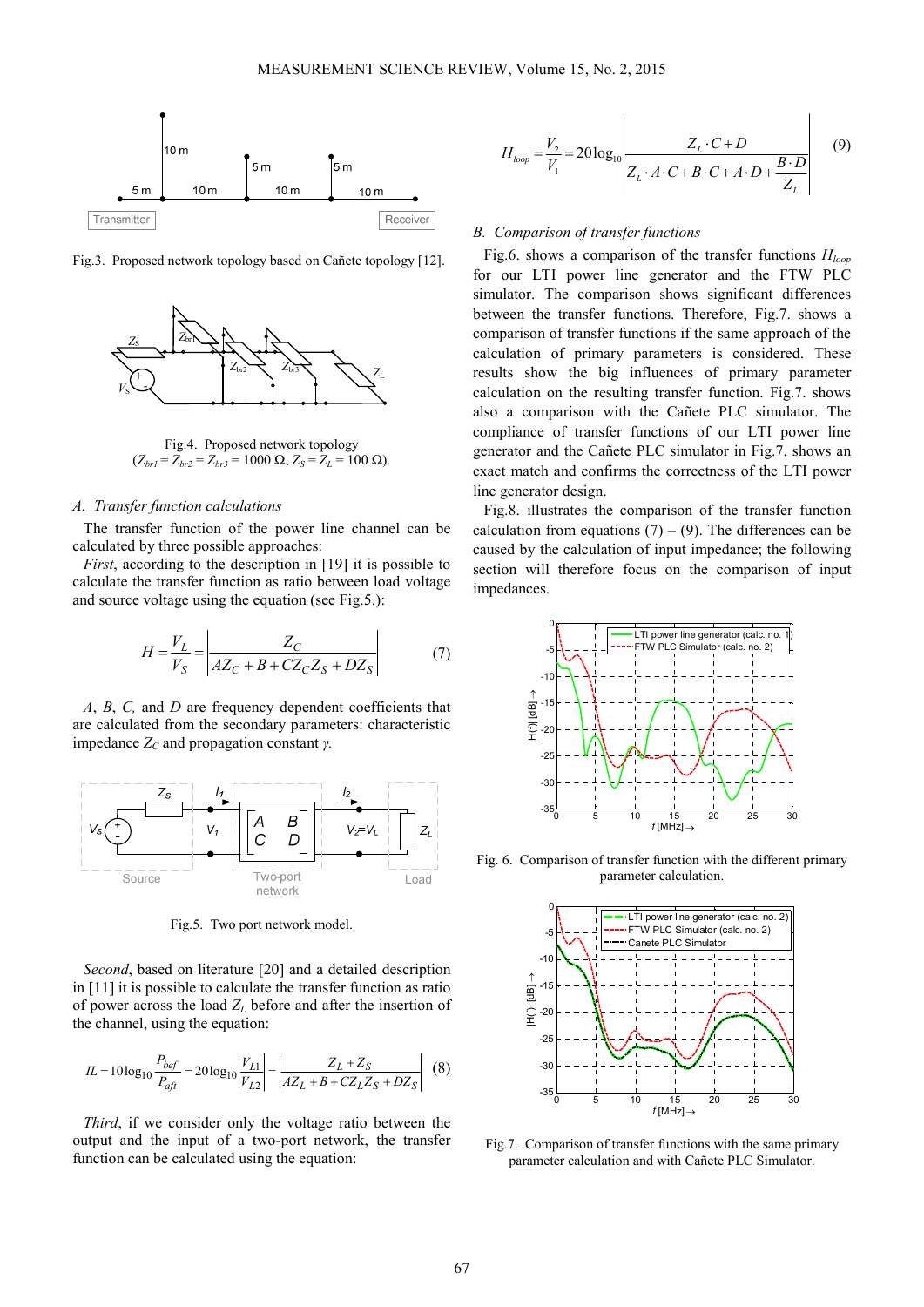

Fig.8. Comparison of different calculations of transfer function with the same primary parameter calculation (no. 2.).

## *C. Comparison of input impedances*

The input impedance can also be calculated using the frequency dependent coefficients *A*, *B*, *C,* and *D* and the load impedance using the equation [21]:

$$
Z_{IN} = \frac{A \cdot Z_L + B}{C Z_L + D} \tag{10}
$$

Fig.9. illustrates a comparison of the input impedance of our model and that of the FTW PLC simulator. From this figure we can observe that the differences between the input impedances are negligible, but this small difference caused a difference in the frequency response of the transfer function (see Fig.7.).



Fig. 9. Comparison of input impedances.

## *D. Comparison of cable type*

Fig.10. shows the influence of cables with different dimensions on the transfer function. From Fig.10. we can see that the cables with a higher cross-section have a lower attenuation. The comparison shows negligible differences between cables with  $1.5$  and  $2.5$  mm<sup>2</sup> cross-sections.



Fig.10. Comparison of transfer functions of power line cables with different dimensions.

#### 7. COMPARISON OF MEASUREMENTS

The simple topology with one branch was considered for the measurement issue. Fig.11. shows the simple topology. The frequency response was measured using the Instek GSP-830 spectral analyser. Frequencies up to 100 MHz were considered for the measurements. The frequencies up to 100 MHz enable providing an analysis that covers the full bandwidth as defined in the G.hn standard [26].



Fig.11. Simple topology for measurement.

Fig.12. shows a comparison of our LTI generator with no. 1 calculation of primary parameters and the FTW simulator with no. 2 calculation of primary parameters and measurement by the analyser. The short circuit impedance was considered for branch termination. Fig.13. shows the same comparison as Fig.12., but the open circuit was taken into consideration for branch termination.



Fig.12. Comparison of models with measurement for topology with one branch terminated by short circuit impedance.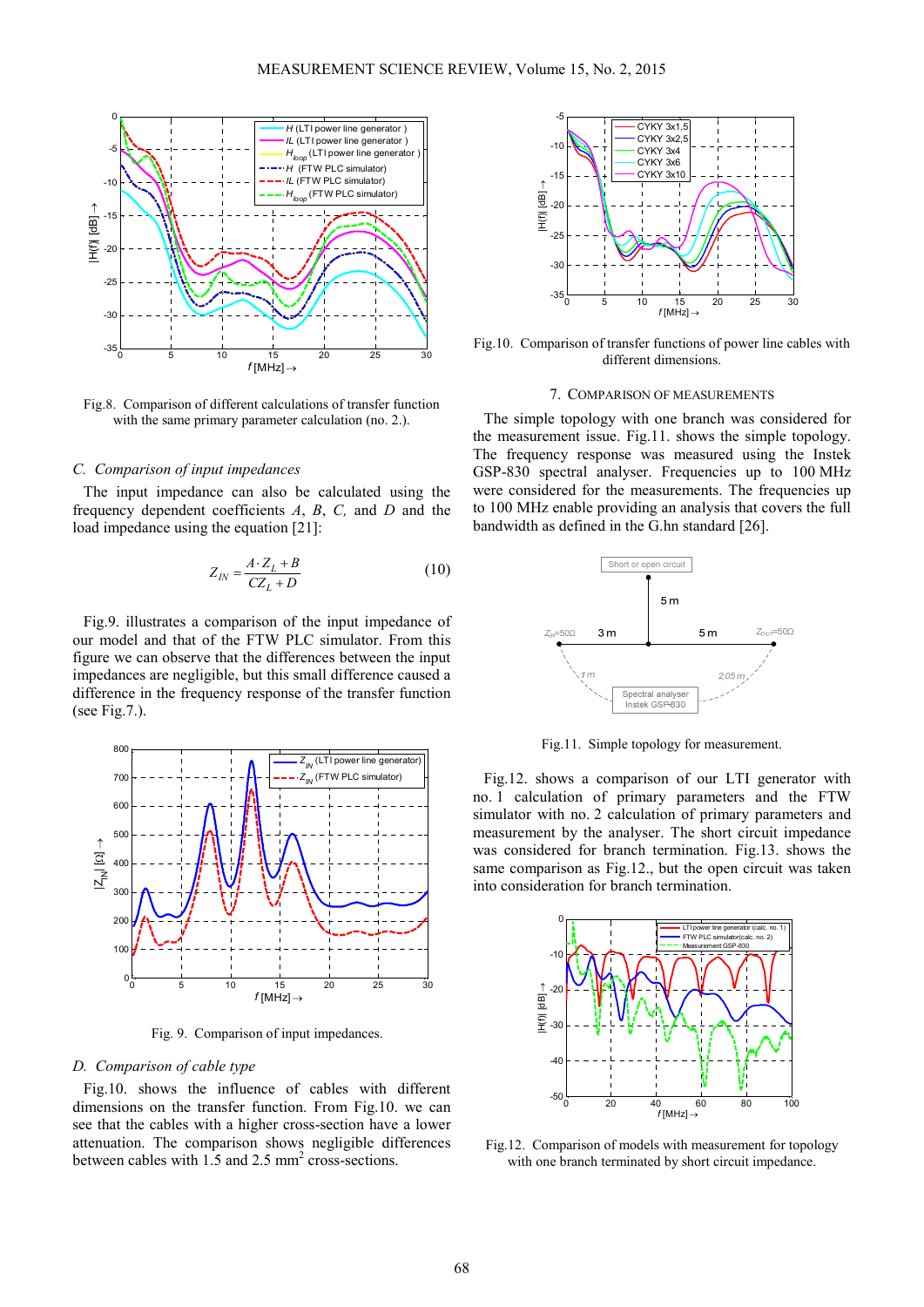

Fig.13. Comparison of models with measurement for topology with one branch terminated by open circuit impedance.

# *Results of measurements - analysis and discussion*

## *1. Notch position*

From the comparison in Fig.12. and considering only the LTI generator and the measurement results, the agreement in notch positions on frequencies around 15, 30, and 45 MHz is obvious.

The numerical analysis validated the comparison results too. Due to the insulating material with the dielectric constant  $\varepsilon_r \approx 4$ , the phase speed on the cable is approximately 150 m/ $\mu$ s. The first peak in Fig.12. is the transmission impulse from the transmitter, which has traversed an entire cable length of 11.05 m, thus appearing after a time of  $11.05/150 \cdot 10^6 = 73.7$  ns. The second peak, originating from the fact that the signal passes through the tap and is reflected at the tap's open end, traversed a total length of 26.05 m appearing after 26.05/150⋅10<sup>6</sup> = 140.3 ns. A tap passage of 10 m takes about 66.6 ns.

The effects of reflection in the tap appear in the transfer function (frequency response) in the form of notches with fixed frequency spacing. The first notch occurs where the direct and the reflected waves are shifted exactly a half wavelength against each other, which leads to subtraction. The first frequency  $f_1 = 15$  MHz belonging to the first notch means that we have a period of 66.6 ns. The repetition of notches occurs at multiples of the first frequency  $f_1$ .

#### *2. Attenuation*

The values of attenuation are significantly smaller for models than for the measurement. The behaviour of the frequency response of our LTI generator on frequencies higher than 50 MHz is influenced by the conductance *G'*. In Fig.14. the frequency characteristics of conductance *G'* and the decreasing values after 50 MHz are shown. This decrease is caused by the dissipation factor tan *δ* from equation (4).

The differences between the frequency response of the FTW simulator and the measurement can be caused by the relative dielectric constant  $\varepsilon_r$ , which is not considered in the calculation of primary parameters in the FTW simulator.



Fig.14. Conductance *G'* in frequency range up to 100 MHz.

## 8. REAL-TIME ESTIMATION OF POWER LINE TRANSMISSION PARAMETERS

The article shows that transmission line parameters are important input data for power line system modelling or other relevant applications. In current practice as was described in chapter 5, the transmission parameters are calculated using theoretically derived formulas that are based on the information about their size, length, structure, and type. But obviously, there is a difference between the calculated and the actual parameters because the transmission line parameters *R', L', G'*, and *C'* vary in real conditions with the environment and weather (e.g. temperature and wind speed [22], [23]). Some methods for measuring the resistance and reactance of power lines were introduced in [24] and [25].

The assumption of time invariant transmission line parameters can lead to inaccuracy or erroneous results in modelling and system analysis. Chapter 6.B shows the significant influence of transmission power line parameters on the transfer function.

The analysis and experimental evaluation of power line transmission parameters carried out in this article create a foundation for the implementation of a method for real-time estimation of transmission line parameters. Real-time estimation of transmission line parameters is essential to enhancing accuracy in Smart Grid or PLC applications.

## 9. CONCLUSION

The proposed LTI power line generator for indoor power line communication was compared with the publicly available simulators. The comparison shows the huge influence of the primary parameter calculation, and therefore an analysis of two primary parameter calculation approaches was conducted too. For both types of calculation there is literature available which considers the first or the second type of calculation. The article presented a detailed comparison of both calculation approaches. The measurement comparison shows more accurate results in notch positions for no. 1 calculation used in the proposed LTI power line generator. On the other hand, the comparison with the Cañete PLC channel generator shows better results for no. 2 calculation used in the FTW PLC simulator.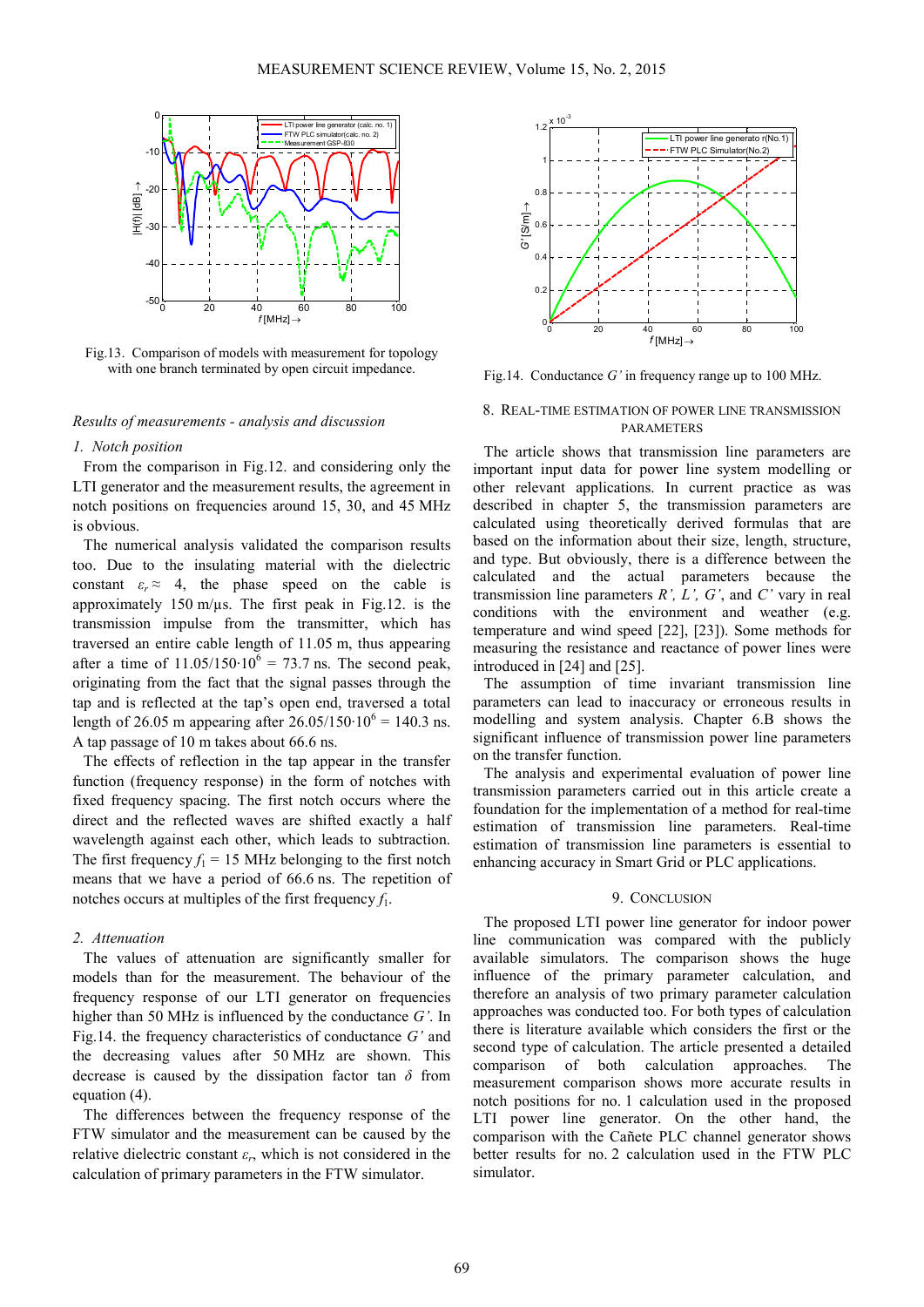In the case of comparing the proposed LTI generator and the FTW simulator with the same calculation of primary parameters, the differences are probably caused by the input impedance. The input impedance is the most significant parameter affecting the shape of the transfer function.

The measurements were conducted for frequencies up to 100 MHz and the notch positions and attenuation were analysed and discussed. Frequencies up to 100 MHz need to be considered to cover the full bandwidth, as was defined in the broadband PLC standards ITU-T G.hn [26] and IEEE 1901 [27].

The proposed generator and analysis of parameters which significantly influenced the transfer function could be used for a method for managing power line topology. Based on the knowledge of the transfer function, the communication parameters such as modulation, code rate, power level, amplification, sub carriers or coding could be changed. This issue becomes extremely important and necessary nowadays. For example, present-day PLC standards use adaptive tone mapping, which adaptively selects optimum modulation [28].

The analysis, the PLC generator and simulators are also suitable for investigating some subchannels with deep fading conditions, which make these subchannels unsuitable for data transmission, especially in the case of Orthogonal Frequency-Division Multiplexing systems used for the indoor power line specified in the ITU G.hn and IEEE 1901.

# ACKNOWLEDGMENT

Research described in this article was financed by the National Sustainability Program under grant LO1401 and by the Czech Science Foundation under grant no. GP14- 29084P. For the research, infrastructure of the SIX Center was used.

#### **REFERENCES**

- [1] Dostert, K. (1997). Telecommunications over the power distribution grid – possibilities and limitations. In *International Symposium on Power-Line Communications and Its Applications*, April 1997. Essen, Germany, 1-9.
- [2] Ferreira, H., Lampe, L., Newbury, J., Swart, T. (2010) *Power Line Communications*, (1st ed.). Wiley.
- [3] Galli, S., Scaglione, A., Wang, Z. (2011). For the grid and through the grid: The role of power line communications in the smart grid. *Proceedings of the IEEE*, 99 (6), 998-1027.
- [4] Ferreira, H., Lampe, L., Newbury, J., Swart, T. (2010). *Power Line Communications: Theory and Applications for Narrowband and Broadband Over Power Lines*, (1st ed.). Wiley.
- [5] Zimmermann, M., Dostert, K. (2002). A multipath model for the powerline channel. *IEEE Transactions on Communications,* 50 (4), 553-559.
- [6] Galli, S., Banwell, A. (2005). A novel approach to accurate modeling of the indoor power line channel-Part II: Transfer function and channel properties. *IEEE Transactions on Power Delivery*, 20 (3), 1869-78.
- [7] Cañete, F., Cortes, J., Dıez, L., Entrambasaguas, J. (2006). Analysis of the cyclic short-term variation of indoor power line channels. *IEEE Journal on Selected Areas in Communications*, 24 (7), 1327-1338.
- [8] Tonello, A., Versolatto, F. (2009). New results on topdown and bottom-up statistical PLC channel modeling. In *Third Workshop on Power Line Communications*, 1-2 October 2009. Udine, Italy, 1-4.
- [9] Mlynek, P., Misurec, J., Koutny, M. (2013). Random channel generator for indoor power line communication. *Measurement Science Review*, 13 (4), 206-213.
- [10] Marrocco, G., Statovci, D., Wolkerstorfer, M. (2014). *FTW PLC Simulator* [computer software]. Wien, Austria.
- [11] Marrocco, G., Statovci, D., Trautmann, S. (2013). A PLC broadband channel simulator for indoor communications. In *17th IEEE International Symposium on Power Line Communications and Its Applications*, 24-27 March 2013. IEEE, 321-326.
- [12] Cañete, F., Cortes, J., Dıez, L., Entrambasaguas, J. (2011). A channel model proposal for indoor power line communications. *IEEE Communications Magazine,* 49 (12), 166-174.
- [13] Mlynek, P., Misurec, J., Koutny, M. (2013). Hybrid power line model based on frequency and time-variant system. In *Global Information Infrastructure Symposium,* 28-31 October, 2013. IEEE, 1-3.
- [14] Papaleonidopoulos, I.C., Karagiannopoulos, C.G., Theodorou, N.J., Anagnostopoulos, C.E., Anagnostopoulos, I.E. (2002). Modelling of indoor low voltage power-line cables in the high frequency range. In *International Symposium on Power Line Communications and Its Applications,* March 27–29, 2002. Athens, Greece, 267-271.
- [15] Meng, H., Chen, S., Guan, Y.L., Law, C.L., So, P.L., Gunawan, E., Lie, T.T. (2002). A transmission line model for high-frequency power line communication channel. In *International Conference on Power System Technology (PowerCon 2002).* IEEE, Vol. 2, 1290- 1295.
- [16] Zimmermann, M., Dostert, K. (1999). A multi-path signal propagation model for the power line channel in the high frequency range. In *3rd International Symposium on Power-Line Communications*. Lancaster, UK, 45-51.
- [17] Yazdani, J., Naderi, M., Honary, B. (2001). Power lines analysing tool (PLAT) for channel modelling. In *5th International Symposium on Power-Line Communications and Its Applications*, 4 April 2001. Malmö, Sweden, 27-28.
- [18] Cañete, F., Cortes, J., Dıez, L., Entrambasaguas, J. (2003). Modeling and evaluation of the indoor power line transmission medium. *IEEE Communications Magazine*, 41 (4), 41-47.
- [19] Mlynek, P., Misurec, J., Koutny, M., Silhavy, P. (2012). Two-port network transfer function for power line topology modeling. *Radioengineering*, 21 (1), 356-363.